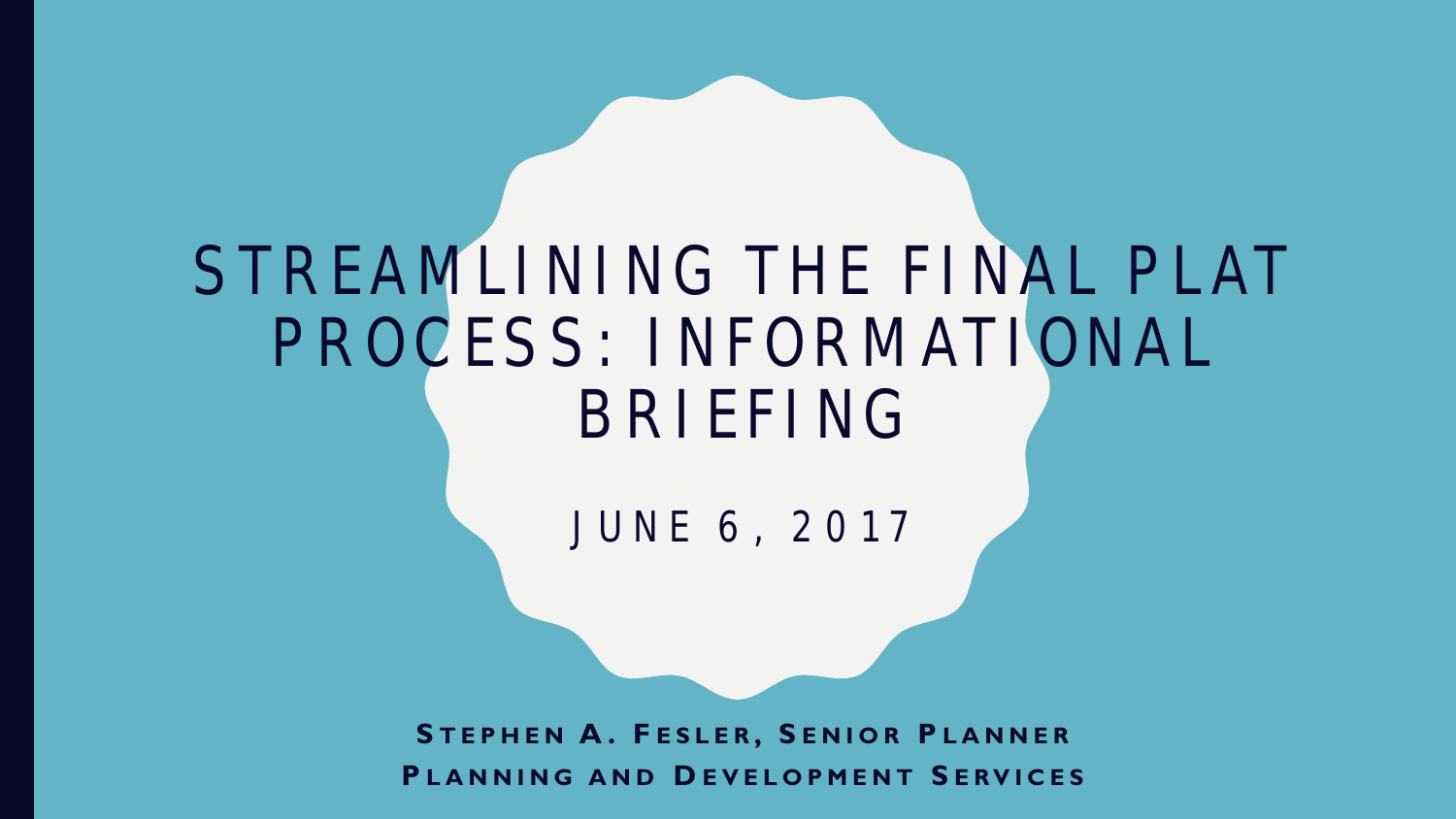## **OVERVIEW**

cals Briefing Goals **Briefing** 

Purpose of Project

Overview of Process

Outreach and Schedule

Feedback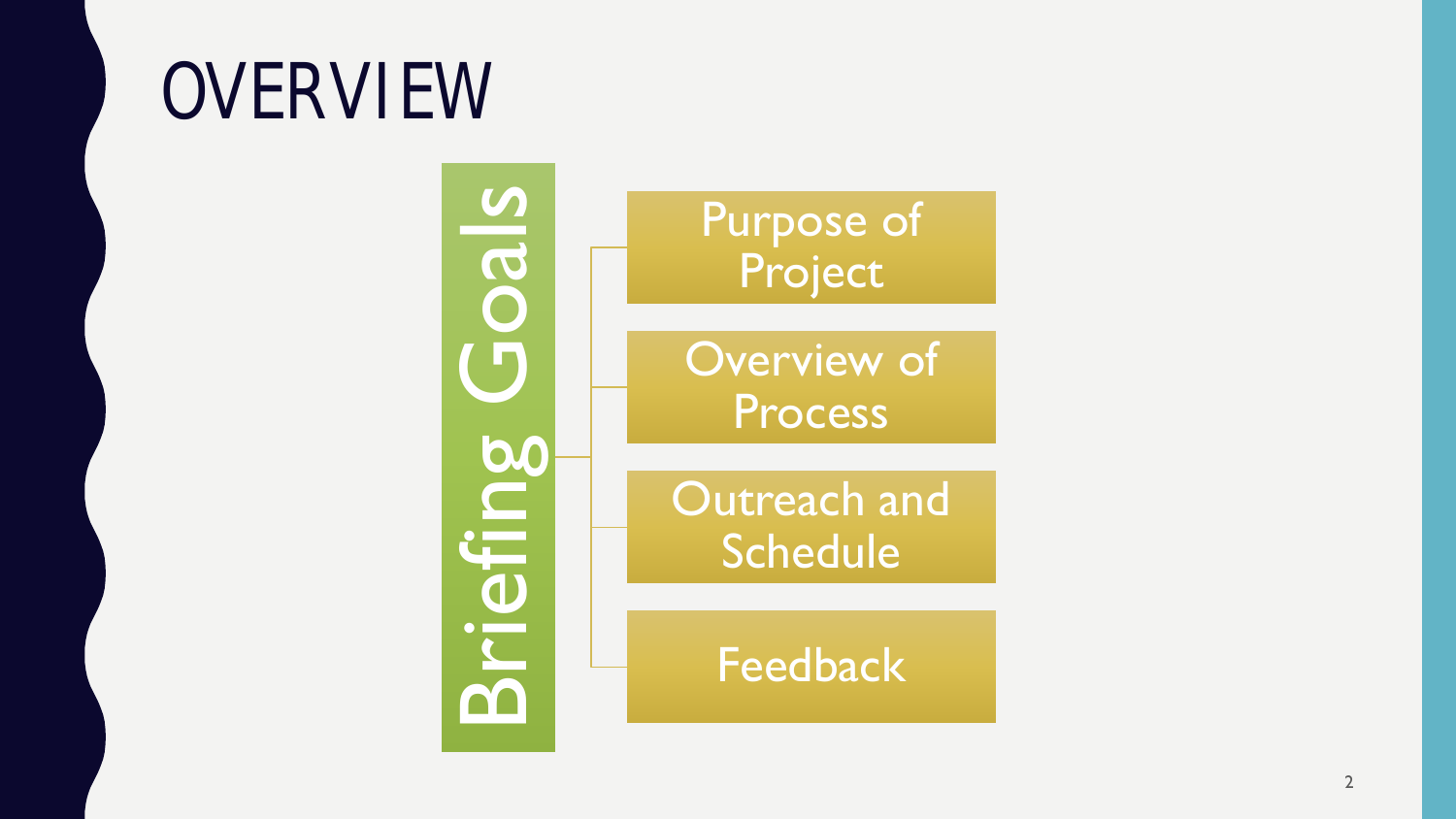# PURPOSE OF PROJECT



Plat constitutes a subdivision with ten or more lots inside UGA, five or more lots outside UGA Senate Bill 5674 allows



Reduce housing costs Reduce risks/financial costs to homebuilders

#### Retain public involvement in decision-making

Provide notice **Allow public to provide feedback** 

Reduce administrative costs and reallocate staff resources

Streamline processes Free up staff for other tasks

local legislative bodies to transfer final plat approval authority to "an established planning commission or agency, or to such other administrative personnel…"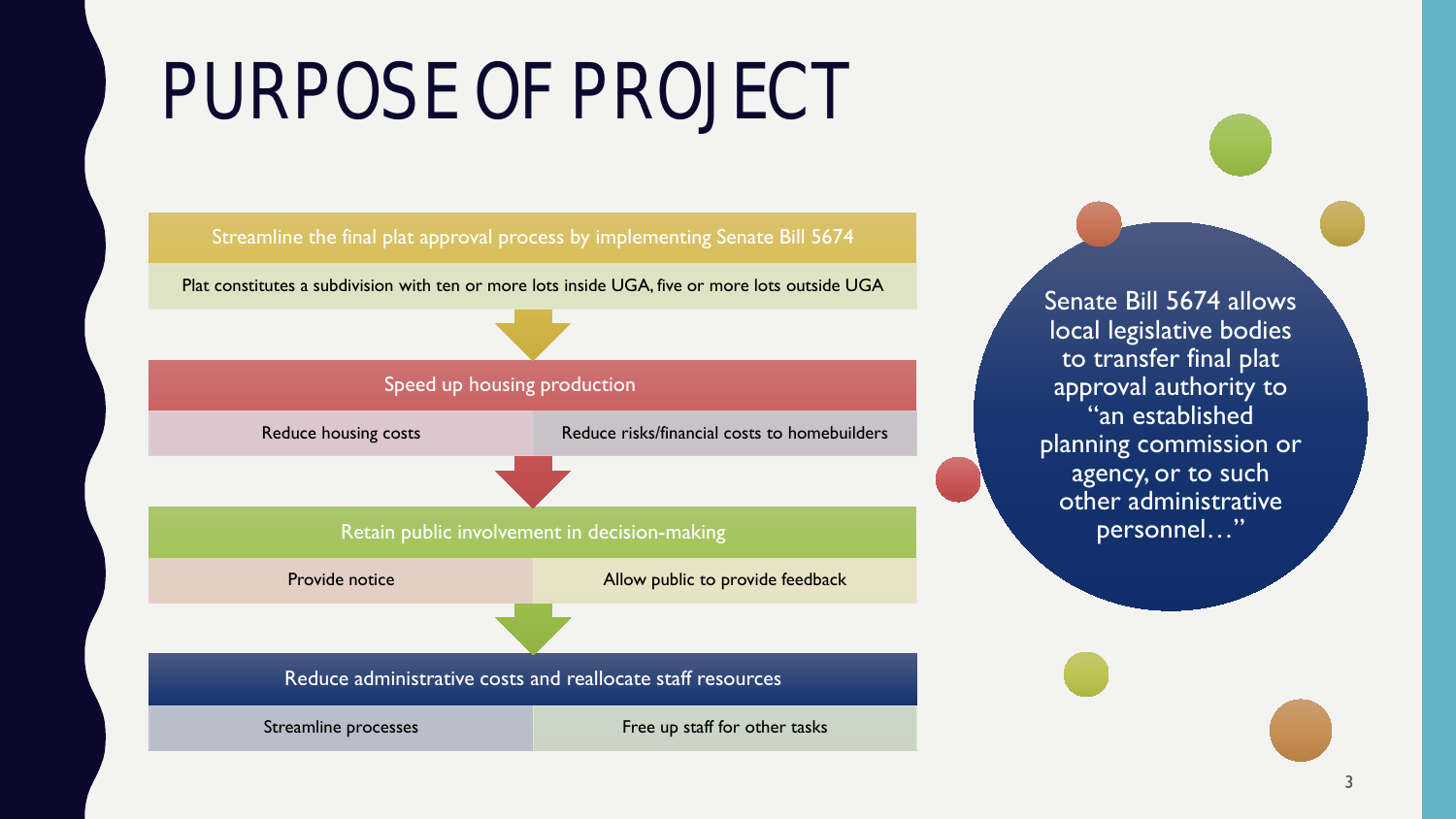## CURRENT PROCESS: OVERVIEW

### Preliminary Plat

• Outline approval and conditioning process for subdivision

#### Civil Construction

- Involves on-site and off-site improvements
- Occurs prior to and often during the final plat process

#### Final Plat

- Ensures consistency with approval and conditions
- Method to record map with individual lots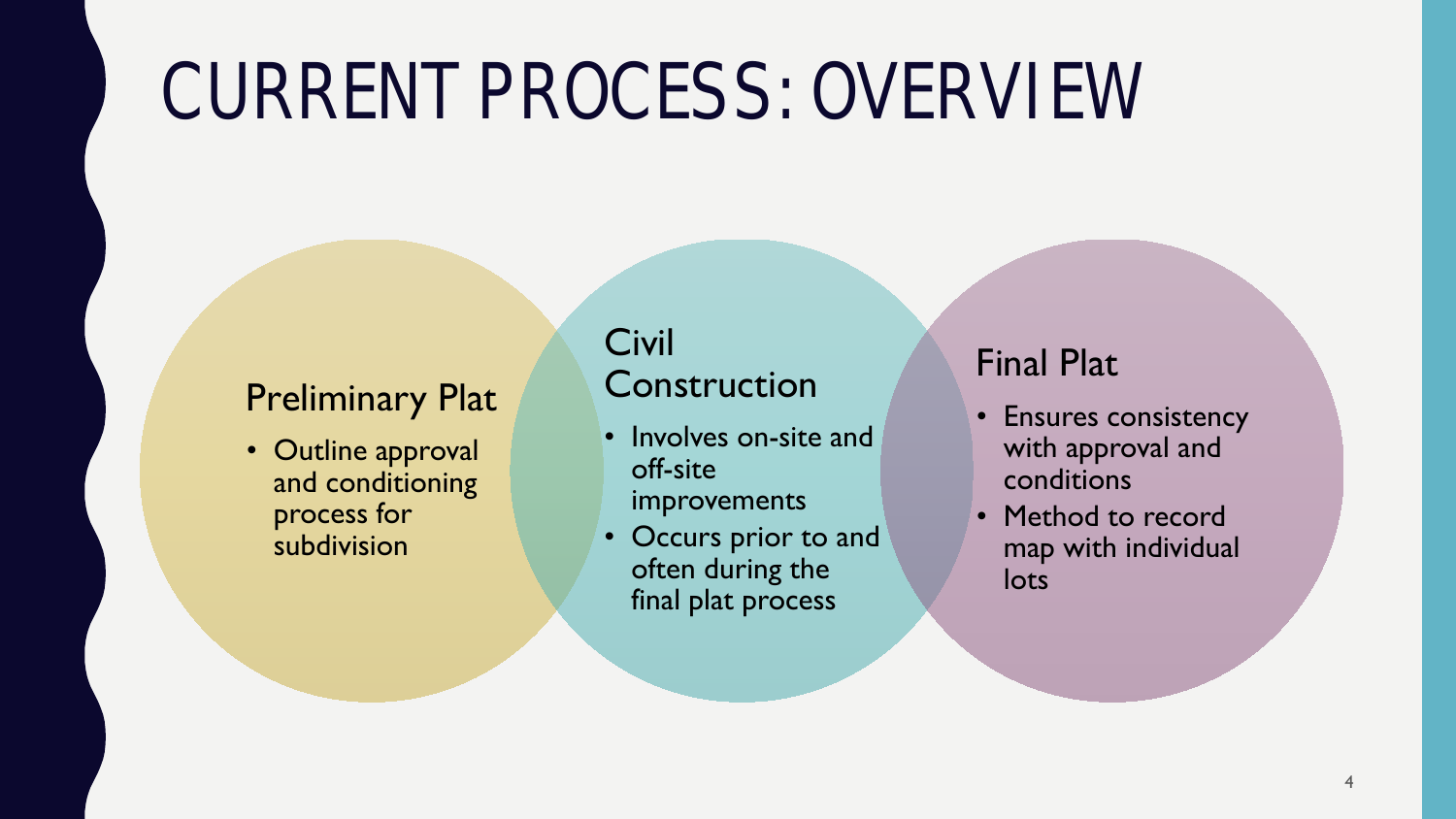### OUTREACH AND SCHEDULE